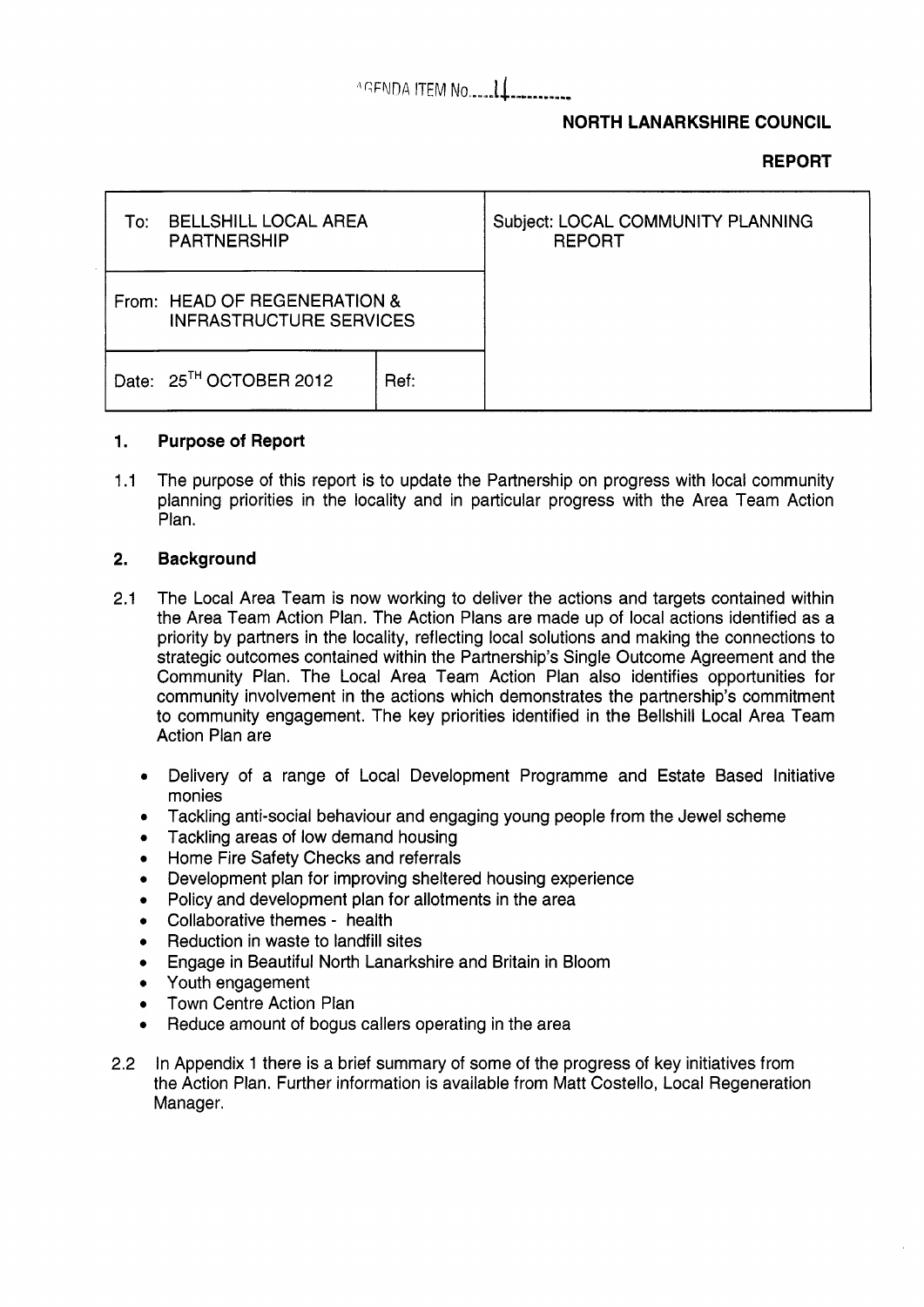#### **3. Corporate Considerations**

**3.1**  This report confirms commitment to Local Community Planning and contribution to the delivery of strategic outcomes contained within the Community Plan and the Single Outcome Agreement.

#### **4. Recommendations**

- **4.1**  it is recommended that the Local Area Partnership note:
	- (i) the content of this report
	- (ii) the delivery of future reports on Local Community Planning

### **Eric Hislop Head of Regeneration** & **Infrastructure Services**

Local Government Access to Information Act: for further information about this report, please contact Matt Costello on (01 698) 302707

25' October **2012**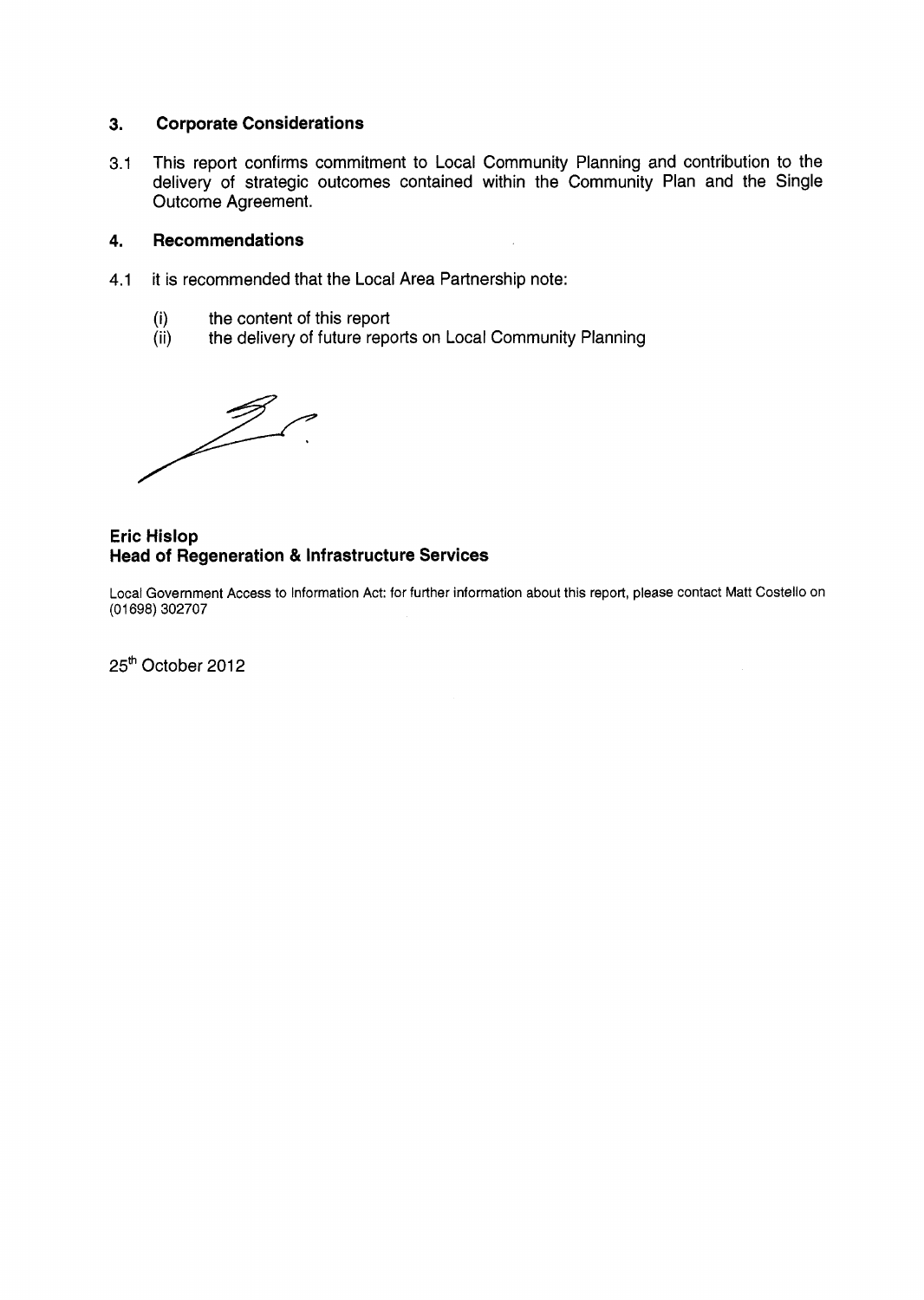**Appendix 1** 

| <b>Key Action/Initiative</b>                                                       | <b>Update</b>                                                                                                                                                                                                                                                                                                                                                                                                                                                                                                                                                                      |
|------------------------------------------------------------------------------------|------------------------------------------------------------------------------------------------------------------------------------------------------------------------------------------------------------------------------------------------------------------------------------------------------------------------------------------------------------------------------------------------------------------------------------------------------------------------------------------------------------------------------------------------------------------------------------|
| Implementation of the collaborative Working<br>themes campaign                     | A mapping exercise of older adult services is<br>taking place related to Reshaping Care in<br>Bellshill led by Orbiston Neighbourhood Centre.<br>A Locality Link Officer is already developing<br>programmes of activities following consultation<br>with communities.                                                                                                                                                                                                                                                                                                             |
| Production of development plan for allotments<br>in the area                       | Potential for development at Orbiston Bing being<br>explored through a site survey and the<br>production of maps to assist with assessing<br>feasibility.                                                                                                                                                                                                                                                                                                                                                                                                                          |
| plan<br>for improving<br>the<br>Developing<br>a<br>experience of sheltered housing | Since March 2012, work across the partnership<br>has resulted in all 7 sheltered<br>housing<br>complexes across North Lanarkshire developing<br>a more inclusive approach to improving the<br>experience for residents through<br>The establishment of 6-monthly housing<br>forum meetings.<br>Programme of thematic awareness<br>raising presentations (ie, Fire safety,<br>health).<br>Programmes of social activity including<br>exercise classes, dance and arts.<br>Staff briefing being organised to assist<br>with reducing false fire alarms<br>in.<br>sheltered complexes |
| Home Fire Safety Checks and referrals                                              | Focused partnership work between the Social<br>Work Locality Planning Group and Housing has<br>resulted in a process for identifying and referring<br>high risk clients and follow up procedures for<br>vulnerable people who have experienced fire<br>and require a multi-agency follow up.                                                                                                                                                                                                                                                                                       |
| Youth engagement                                                                   | Information on youth provision across the<br>locality was collated as part of a mapping<br>exercise for the HMIe inspection in the area. The<br>information was used to develop the 'What's on<br>in Bellshill' leaflet for young people, a summer<br>activities programme<br>and<br>information for<br>parents on opportunities for young people and<br>families.                                                                                                                                                                                                                 |
|                                                                                    | In order to ensure a planned approach that is<br>responsive to local need CLAD is currently<br>undertaking a 'door to door' survey with young<br>adults and parents to identify need for future<br>programmes. Additionally, a parents' committee<br>in the area is ensuring that parents are involved<br>developing<br>appropriate<br>needs-<br>led<br>in.<br>programmes of activity.                                                                                                                                                                                             |